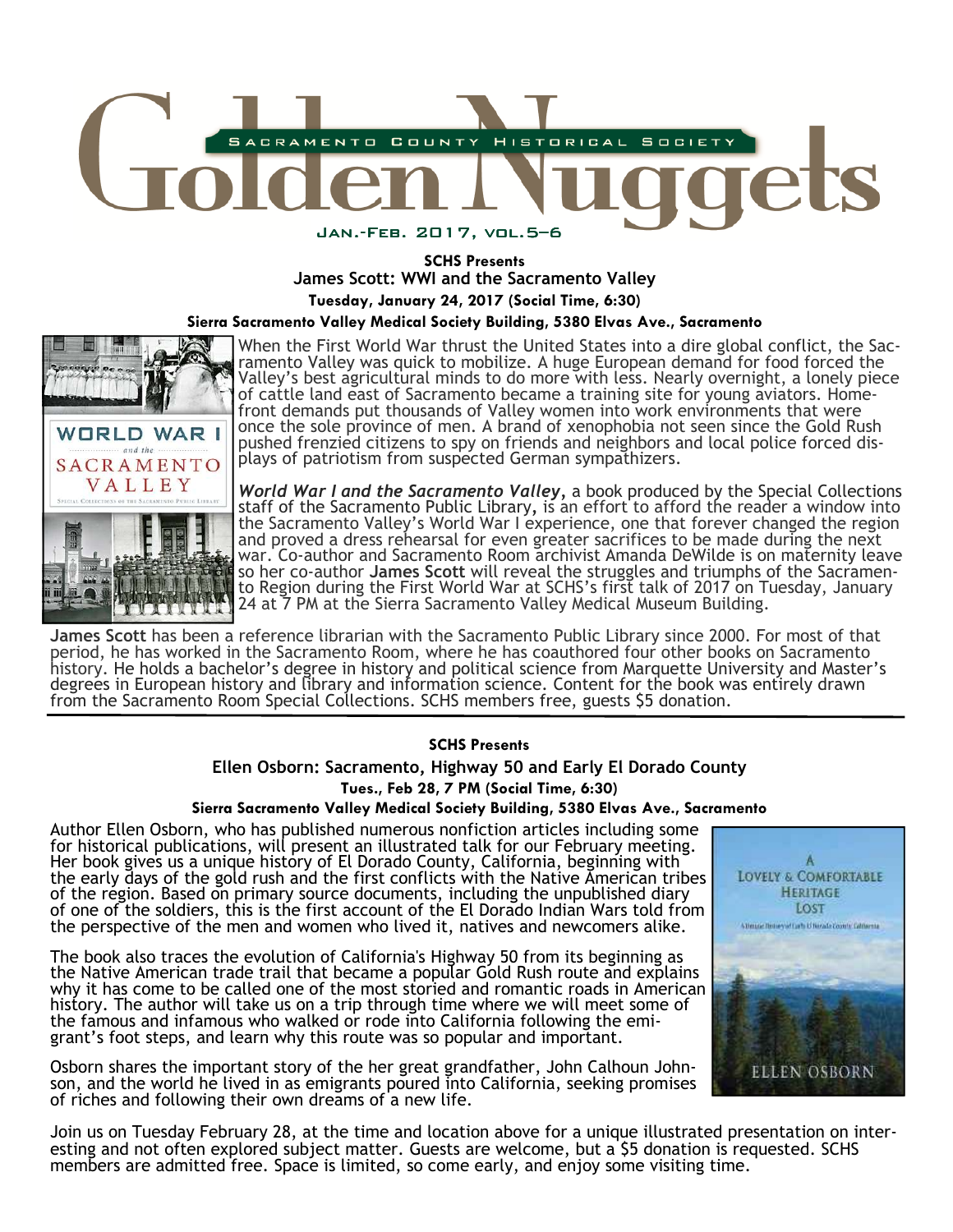# Benjamin Todd and the Spiritualist Movement

#### By Eric Bradner

SCHS Treasurer Eric Bradner has done research and given

tours for years volunteering at the Old City Cemetery.

Reverend Benjamin Todd was a Massachusetts lecturer on Spiritualism, a member of the "Friends of Progress," who arrived in Sacramento in the mid-1860s. Todd also spent time in San Francisco, editing a newspaper there for a time, and lectured along the west coast. Later he was nominated by the Greenback party as a congressional candidate.

The first reports of him on the west coast are when he spoke at the first California Spiritualist Convention in May, 1866, in San Jose, whose committee on resolutions advocated "complete education, for

# PUBLIC LECTURES!

M ROTED LECTURER ON SPIRITUALISM, has just arrived from the Atlantic States, and will speak in TURN VEREIN HALL on Tuesday, Wednesday, Thursday and Friday Evenings, June 12th, 13th, 14th and 15th. None should fail to hear him. Lectures commence at 8 o'clock.<br>Admission-Gentlemen, 50 cts.; Ladies, 25 cts. je12

all classes of children and youth, independent of country or color," civil rights for freedmen, and women's rights.

#### Beginning in 1866, Todd lectured up and down the coast. Reporting about an 1867 trip to Oregon, the *Sacramento Union* observed,

Todd has been lecturing through the valley towns and spreading forth his doctrines, with munificent offers of cash to any authorized clergyman who would debate with him. Somehow or other the \$100 per day always faded from his memory when the time for applying [for] it arrived.

### He debated a Christian clergyman, and the *Union* had this to say:

Todd went into a wholesale denunciation of the facts of Bible history and of the patriarchs and prophets;- attempted to blackguard the Scriptures, to pander to vitiated tastes rather than deal in argument, and so disgusted many who expected better things. In addition to a general denial of the inspiration and truth of the old Scriptures, he denied that Christ existed, as laid down in the new. He had at command all the arguments of infidel philosophy, and often made forcible use of them, though not always with good taste.

Todd claimed that his guardian angel stood beside him, visible to his eye, "in the form of a lady

friend of long ago, and that she encouragingly and spiritually placed her shadowy hand upon him while he was speaking."

In January 1867, he used the profit from his exhausting lecture tour to publish the Spiritualist weekly paper, *Banner of Progress*, in San Francisco. It lasted a year or so. It was primarily a religious paper, but Todd summed up this view of his readers: "Nearly all Spiritualists are radical reformers in the direction of womanhood suffrage, justice to the red man, and the rights of all men and women."

As Todd's Friends of Progress Spiritualist group collapsed, Mrs. Todd and others (presumably including Mr. Todd if he wasn't tromping about the foothills spreading the word), started the San Francisco Spiritualists Association. It was the first group to dare to use the word Spiritualist in its name instead of the code words "liberal" or "progress."

An 1871 Sacramento lecture was sparsely attended, as the *Sacramento Union* was delighted to point out. "It consisted of a fair proportion of women, who seemed to attach a great deal of importance to the speaker's remarks, as if they did not quite come up to his standard of sublimity."

The *Union* cited Todd on God:

Every person has his or her god; they have him in their body; he is blended with their flesh; and he is of their own creation. How splendid that doctrine — a god for each person. The speaker would not share his god with any one; between him and his god there is peace; if he divided, a row would certainly ensue. He did not believe in that God said to be in Heaven; Heaven is too far off; he wanted his god with him all the time without intermission, to consult him. This doctrine once firmly established, churches will disappear; every man will be his own church; no more priests and ministers to dole out so much doctrine for so much a year.

In 1880 Todd was nominated as Greenback Party candidate for congress. He traveled all over the state, to each tiny hamlet, lecturing to crowds of widely varying size and interest. Speaking of the variously titled Greenback/Greenback Labor/ National Party movement, one contemporary observer noted, "More than half of them believed that the spirit world inspired their movement – that the National Party was aided by 'the superior spheres.' Mediums and 'trance-speakers' were influential Greenback orators, as were women, who had their own National clubs."

The Greenback platform, as one might expect from a party of refugees from other parties and interest groups, was quite radical. Besides their issue with paper money, the platform supported treating the railroads as public utilities, land reform, equal rights, and other political long shots.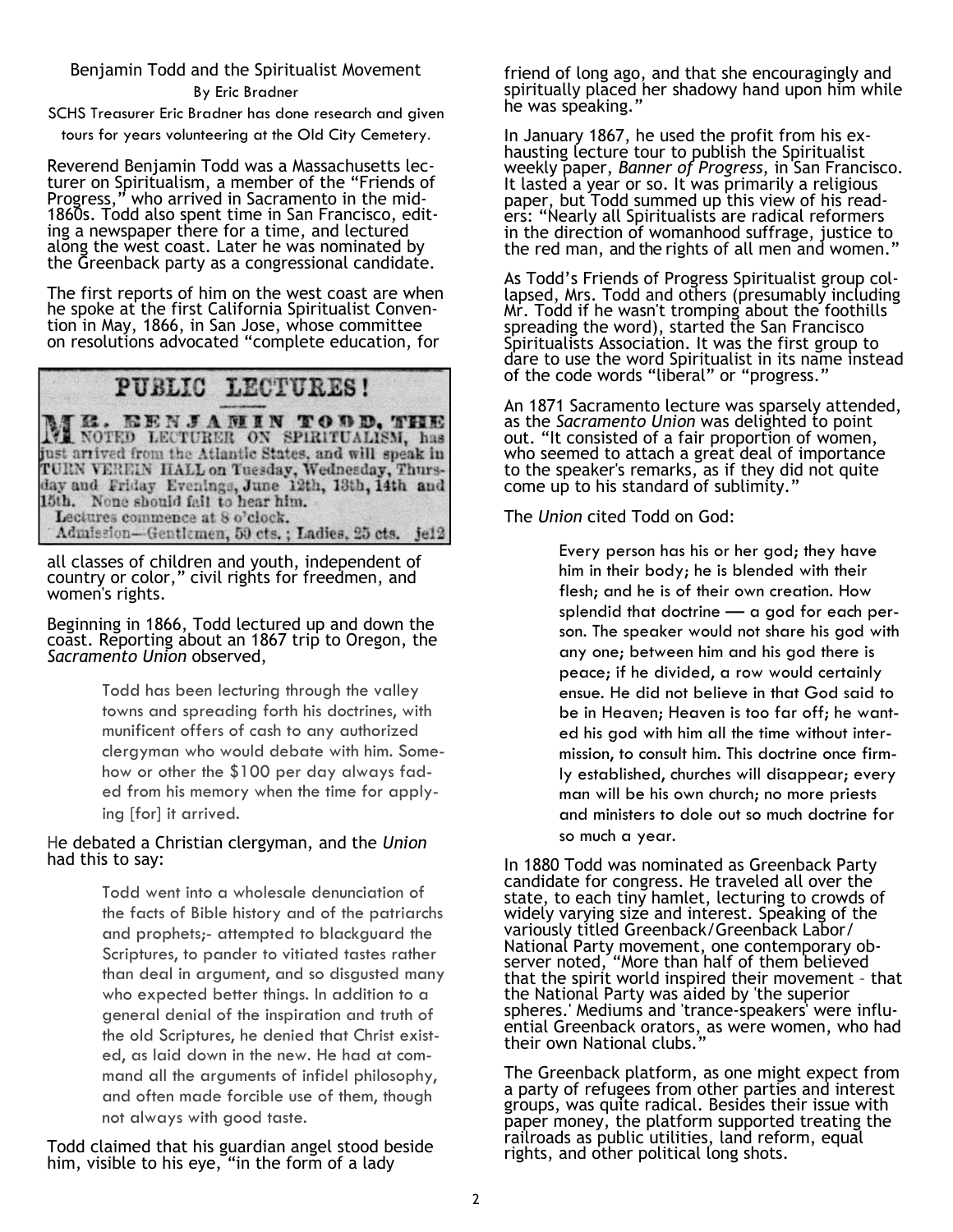The good reverend returned from a canvas of the district on October 21st, and was taken sick the same day. Todd had no

money to speak of, and had been staying with friends and depending on money earned from speaking. He died on the 29<sup>th</sup> at the house of Ernest Gunn at 1115 G Street. The city cemetery index listed fatigue as cause of death. Since Todd's death was just a few days the before the election, the replacement Greenback candidate had little time to prepare. Todd came in  $3^{rd}$  of 4 candidates with 182 votes.

Reverend Todd had what was possibly Sacramento's first Spiritualist funeral in 1880. From the November 3, 1880 *Sacramento Union*: "The society of Spiritualists of this city have purchased a lot in the Pioneers' plot at the City Cemetery, and yesterday removed to it the remains of Benjamin Todd, which was buried on Sunday, and a monument to his memory is contemplated by the Spiritualists and Greenbackers."

It does not appear that any monument was erected. Todd has no existing headstone; perhaps it sunk into the ground or was stolen or vandalized years ago. It could be that the "contemplation" never materialized into an actual monument and was eventually forgotten. But Todd's ascendance into the realm of Spirits was the impetus for the Sacramento Spiritualist group to purchase a Spiritualist plot in the Old City Cemetery. The deed was signed over to the Sacramento Spiritualists' Union by Walton C. Felch, President of the Sacramento Society of Pioneers, who was himself an avid Spiritualist, as were several other Pioneer Society members of the era.

# **Volunteer Opportunities Abound at SCHS!**

Our new volunteer program is gearing up to really get going in 2017. In this issue, we wanted to highlight a few specific volunteer opportunities that are greatly needed at the current time.

#### **Program Event Assistants**

For those of you familiar with our monthly speaker programs, we are always looking for volunteers to help. You could volunteer to help with just a few specific programs, or on a more regular basis, as fits your schedule and availability. Oversight of these volunteers is provided by board member Joan Gherini. For our monthly programs we are looking for:

- External Door Monitors: One or two people are needed at each event to open the external door and allow access to the event, and then to ensure the door is closed as attendees leave. This is a job that is well-suited for someone who likes to greet people and make them feel welcome.
- AV Equipment Manager: One person is needed at each event to set up needed audio-visual equipment (generally a projector and laptop), monitor it during the program and address any problems, and take down equipment after the program and put it away. Some familiarity with such equipment is useful, but is not necessary as training will be provided.
- Entry Table Hosts: One or two people are needed to be at the entrance of the program room to check membership of attendees, accept payment from non-members (or take payment for membership), and help with any questions attendees may have. This is a great way to meet and get to know your fellow members, and also helps the Society bring in revenue to help in funding our important programs.
- Newsletter Production Volunteers: Working with Board member Pat Turse, help with mailing label creation, sealing newsletters and affixing labels. Label creator needs Excel skills; others need nimble fingers.

#### SCHS Library/Archives Assistants

Did you know that SCHS has a library/archives? Well, we do, and it is full of interesting and historically significant documents and information. But it is also badly in need of organizational help. Volunteers can devote a little or a lot of time as they are available. The goal is to get the library/archives organized in a professional, presentable manner so it is accessible to researchers, members, and anyone else interested in delving into SCHS history. Position assignments will be filed based on qualified applicants' skills and experience. Oversight of these volunteers is provided by board member Clare Ellis.



### If you are interested in any of these opportunities, contact us at *volun-***Reminder: Membership Renewals are Due**

People with internet access are asked to please fill out an online membership form at our website, *sachistoricalsociety.org*. Use JOIN US link, then send a check by mail to the PO Box address provided. Please print "Membership" on envelope. This will save SCHS mailing time and costs. We hope to add a secure method to pay online in the future.